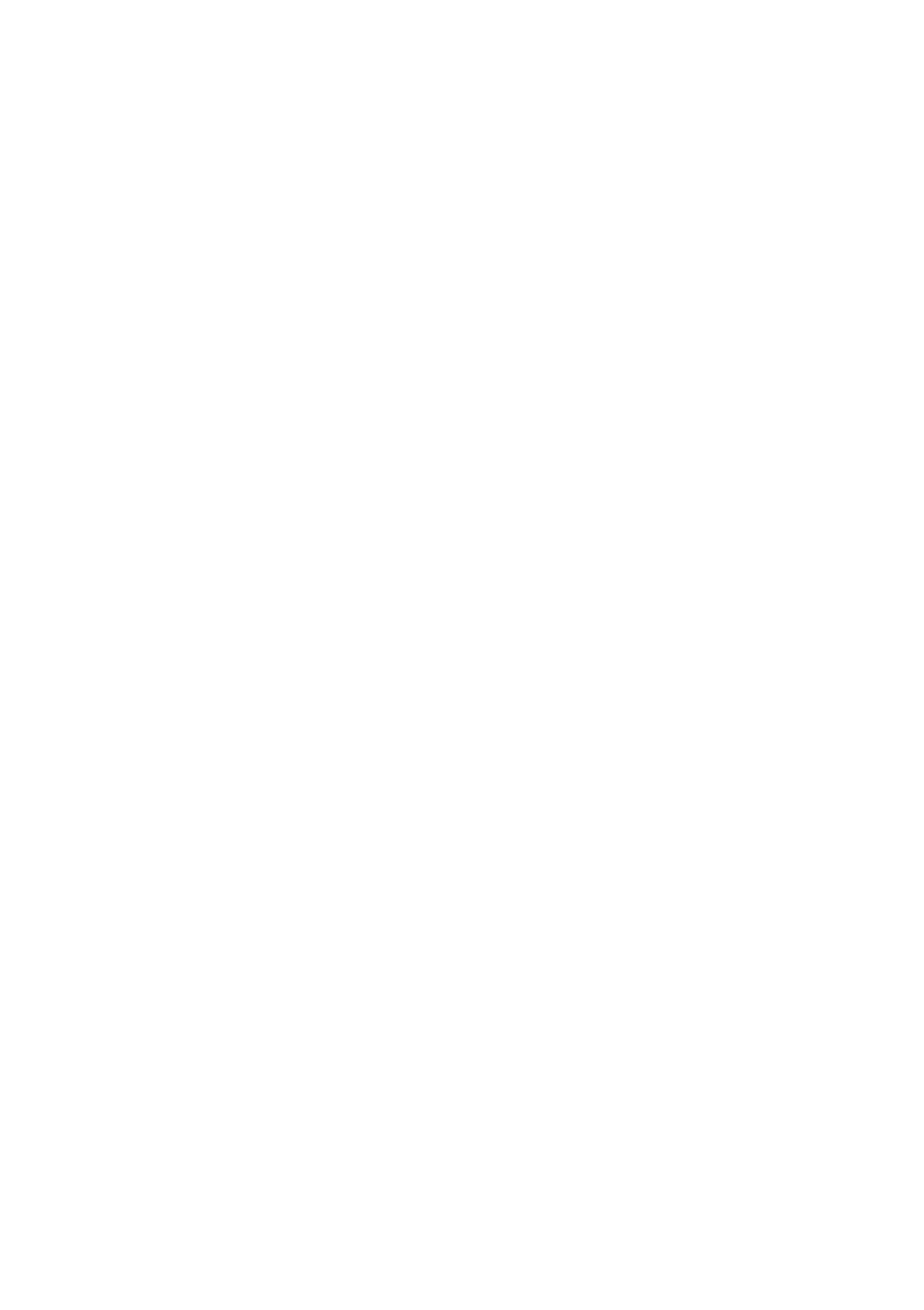**These are some of the real questions that nuclear medicine physicians and technicians get asked.** Whilst the illustrations appear humorous, we hope the answers will ease any of your concerns regarding these safe diagnostic procedures.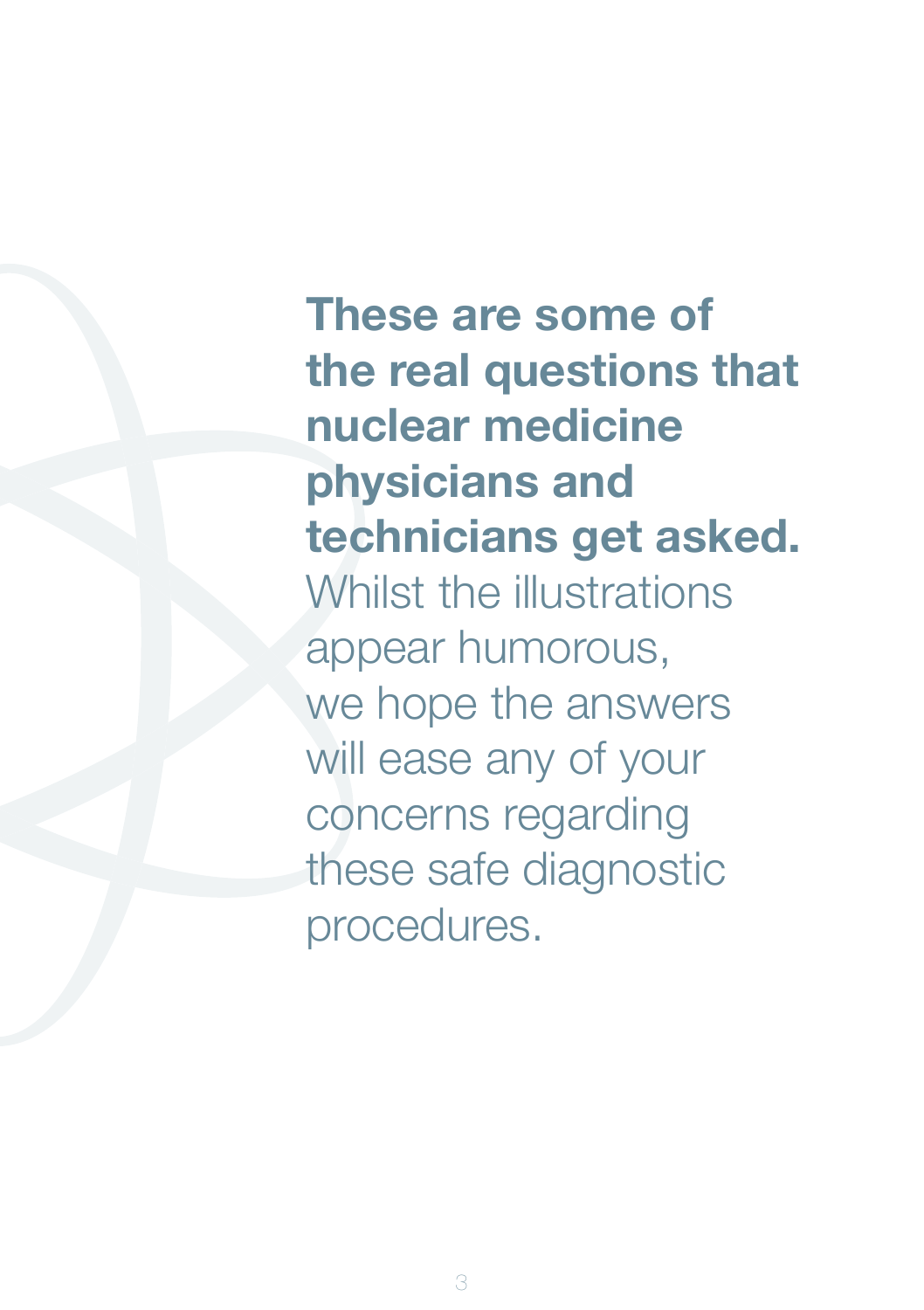

*«When will you start injecting the radioactive substance?» «It's already done!»*

# **Do I have to do anything special in preparation for my scan?**

When you receive confirmation details about your nuclear medicine appointment, there will be further information on what you need to do in preparation for your particular scan, what clothes you should wear or whether you need to fast beforehand. It depends on the particular scan you are having.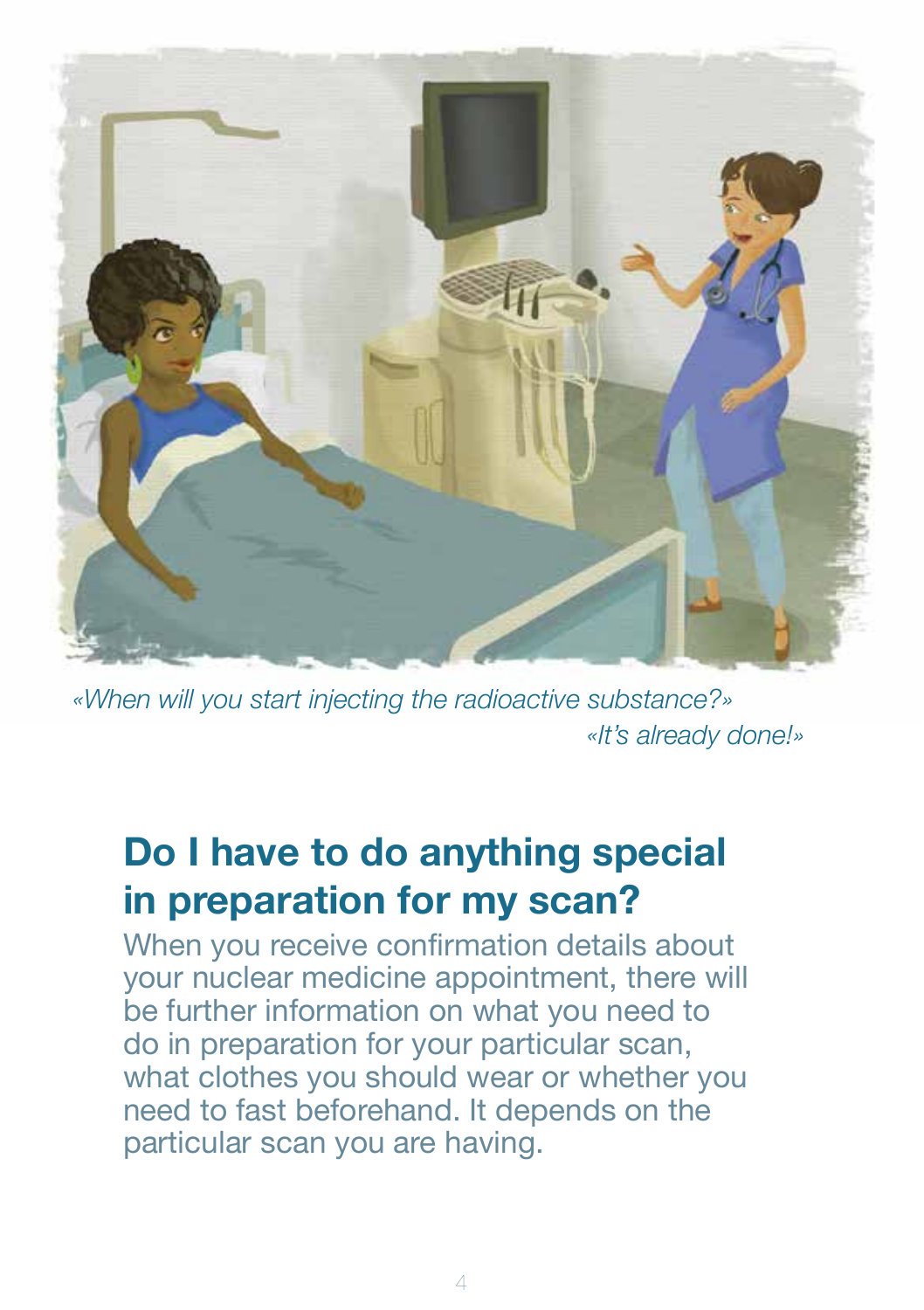#### **Is it going to be painful?**

Nuclear Medicine scans (sometimes called tests or procedures) are both safe & painless. The injection of a radiopharmaceutical is not any more painful than any other injection that you may have had.

#### **Can I feel the radioactivity inside me?**

Radiopharmaceuticals are attracted to specific tissues, bones and organs in the body. The amount is carefully selected to provide the least amount of radiation exposure to the patient but ensuring an accurate scan. The doses are extremely low.

You will not feel anything.

#### **After injection, will I irradiate or contaminate?**

As long as you do not touch the radioactive substance you are just exposed to its radiation, e.g. you are not radioactive when you leave the room of a patient that was recently injected. On the contrary, if this substance comes in contact with your body, then you are contaminated. The radioactive solution that is injected is both contaminating and irradiating you. As long as you are not touching someone else you are not transferring the radioactive substance. You are just exposing your environment to radiation. But as an injected patient you are contaminating the objects around you, such as your bed sheets, your toothbrush and the toilets.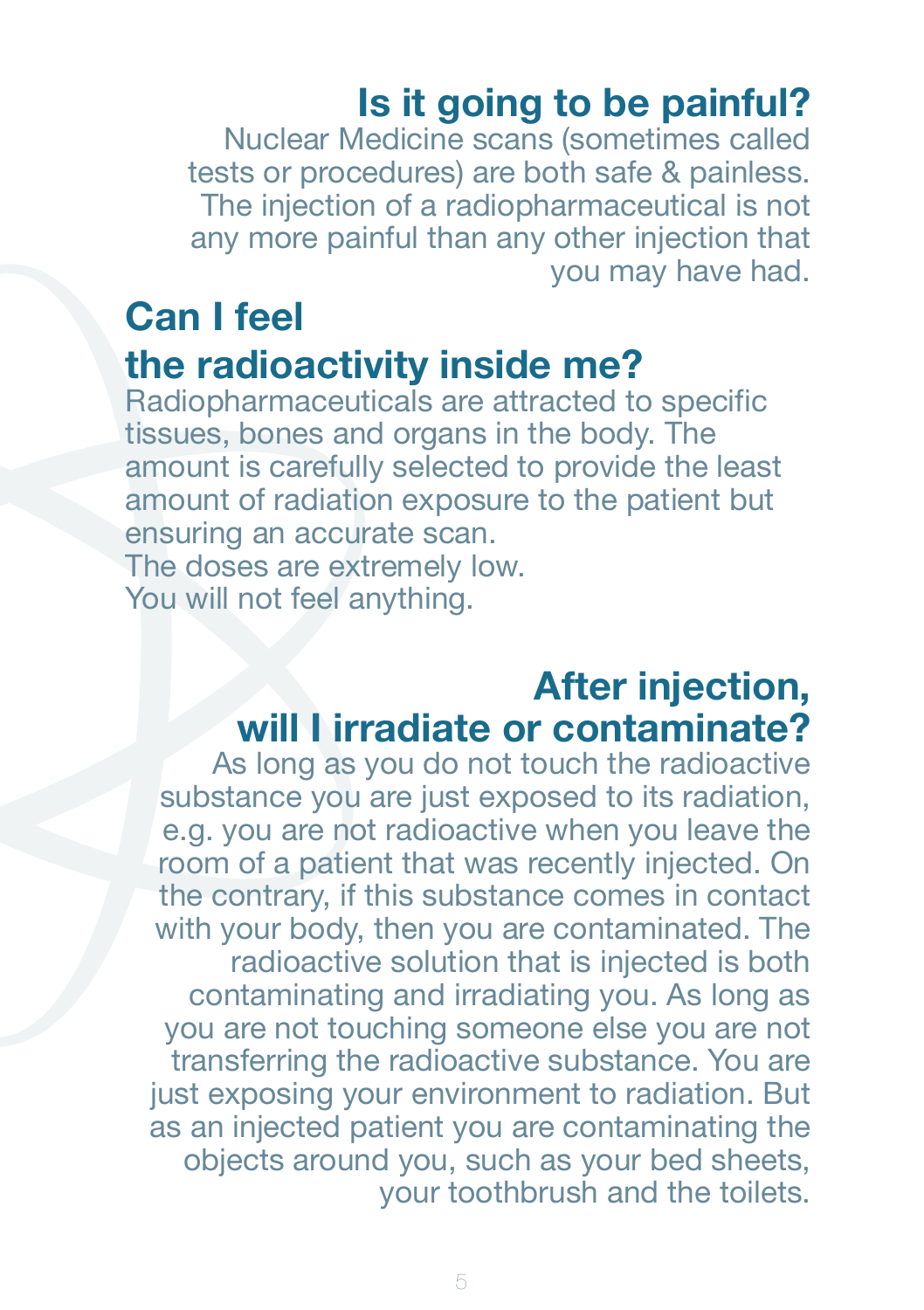# **Am I radioactive when back home? Am I a risk to my family?**

Depending on the procedure you had, you may have a certain amount of radioactivity remaining in your body, from a few minutes to a few hours. You will stay in the Nuclear Medicine Department for a short period after your scan while the radioactivity fades before you are safely discharged to go back to work or home.



*«Darling, do you not think you are being over cautious, your scan was a few days ago...»*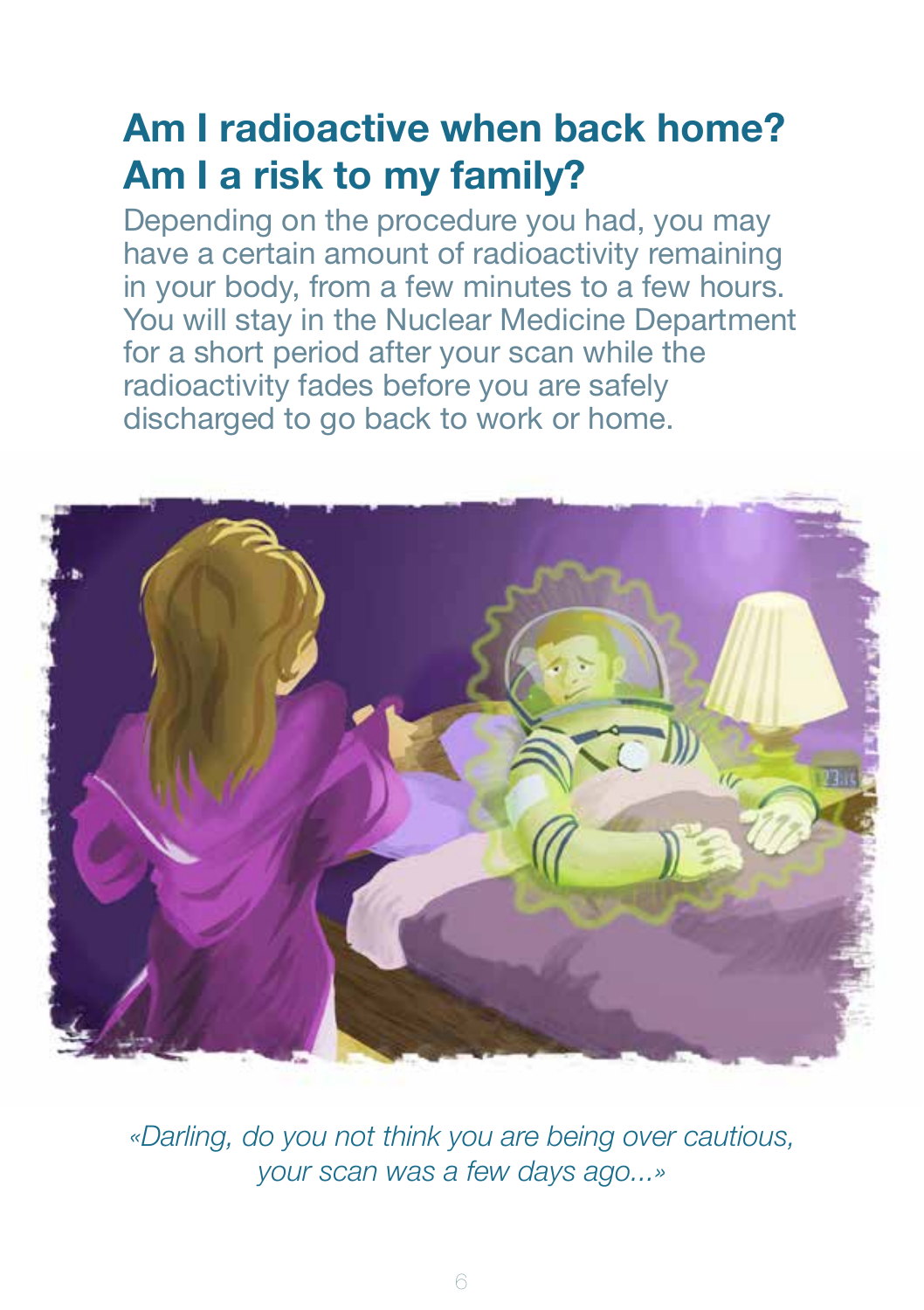#### **I am claustrophobic, how long will I have to stay in the scanner?**

The cameras use the latest up to date technology and can take many hundreds of images very quickly. How long you remain in the scanner will depend on what organ is being scanned, i.e. heart, liver, head. The imaging suite in many departments are very calm , some even play relaxing music.

# **Why do I have to stay still?**

A special camera, ( SPECT/PET) detects the radiopharmaceutical in the bones, tissues or organs of your body and is taking many images, like a regular photographing process. It will be better if you stay still so the images are clear.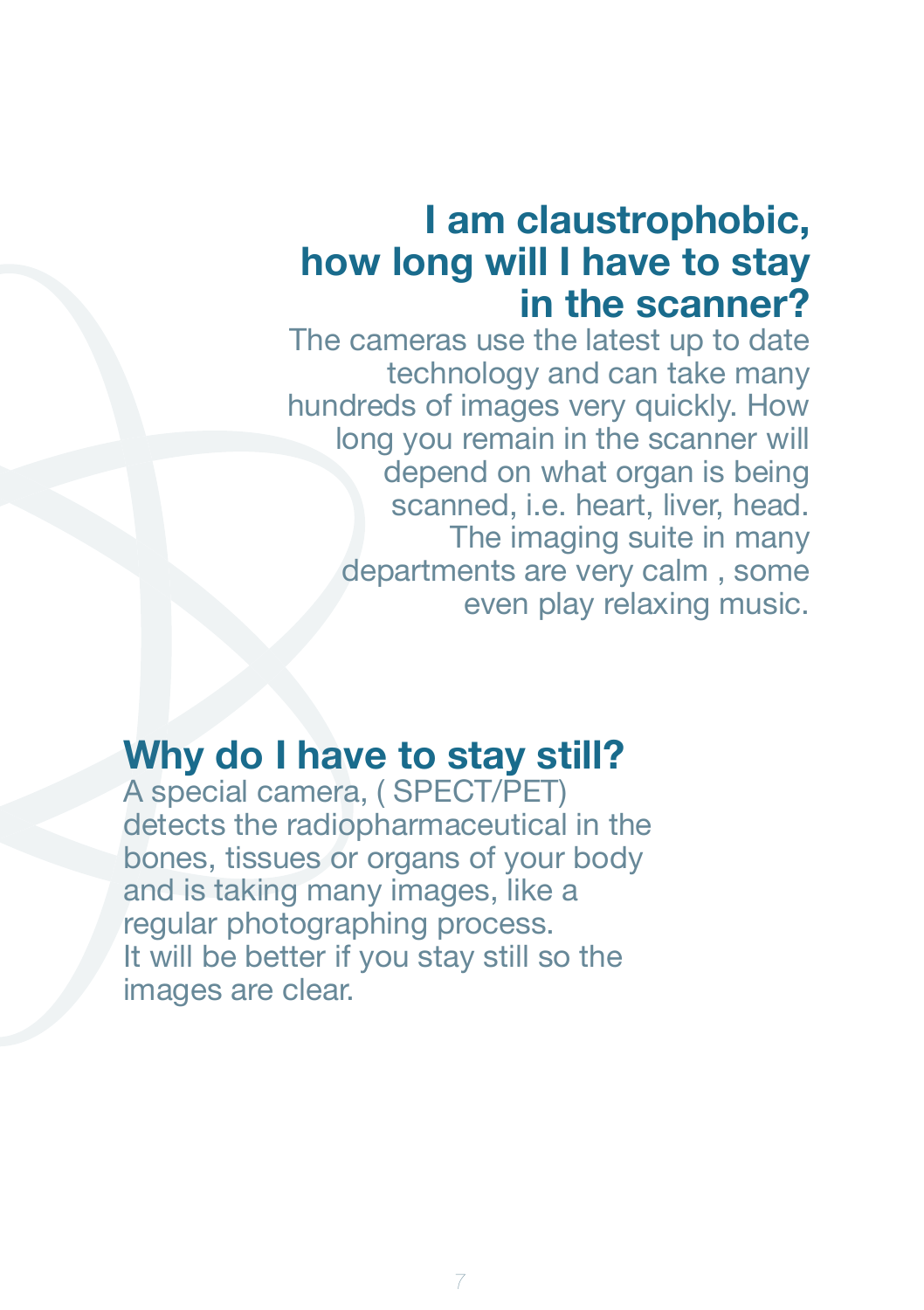# **Are the nurses radioactive?**

Of course not. The nurses and technologists are exposed to levels of radiation ,which are very carefully controlled by legislation. They all take precautions to ensure that radiation levels are kept to within safe limits for both them and you. Whilst you are having your scan, they are closely observing you from behind a glass window and you can both talk to one another as they control the camera and make sure the images are as good as possible.



*«I want to be handled by the less radiation emitting of both of you!»*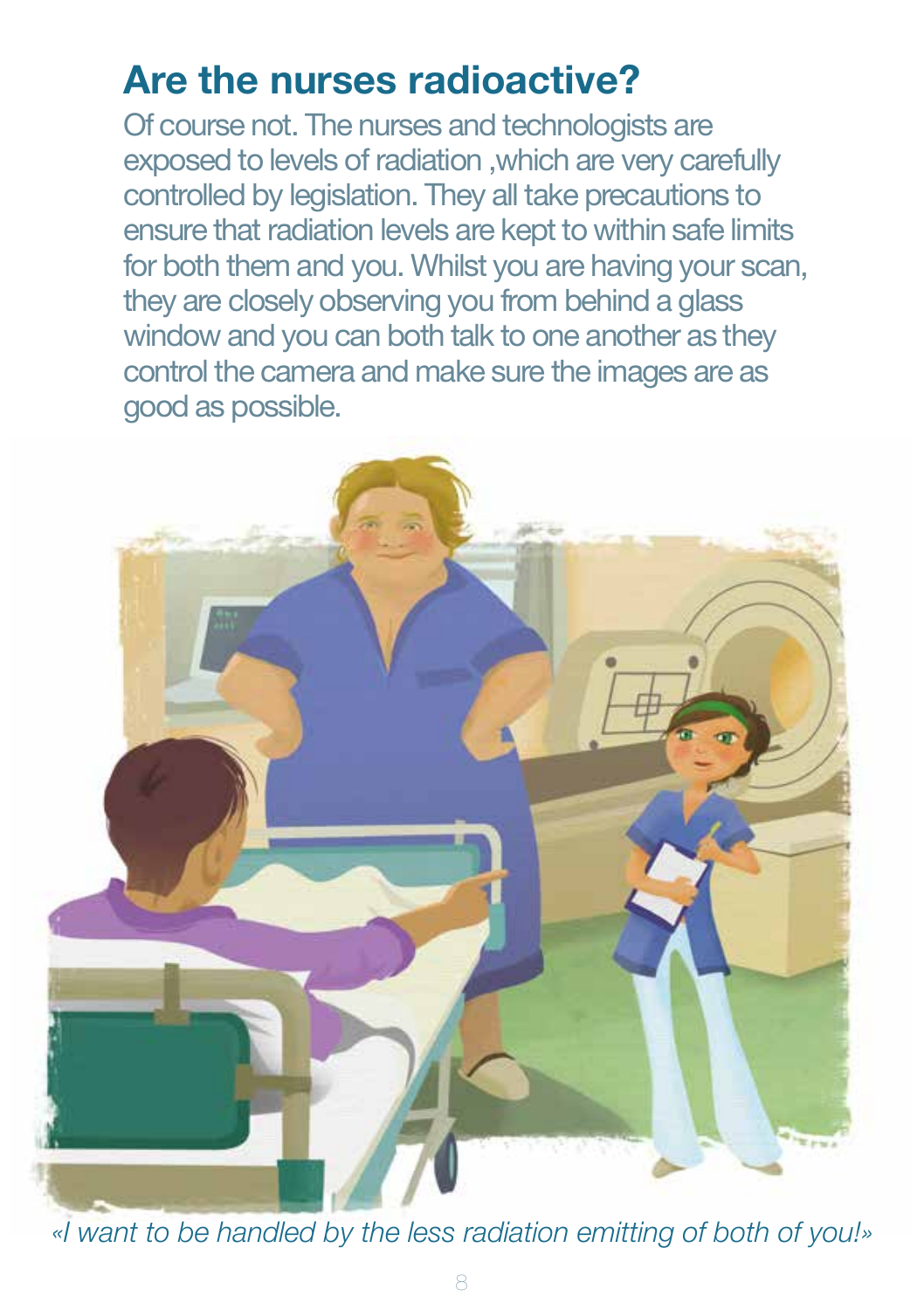# **Can children also be injected with radiopharmaceuticals?**

Of course yes, but the doctor will just have to adapt the dose to age and weight.



*«Give him an injection as well, he is my friend, we share everything!»*

# **What if I'm pregnant?**

Before having a scan, please let your doctor know if you are or may be pregnant, as you would do it with any other medical exam.

#### **What about breast feeding?**

If you are breast feeding, the doctor will highly recommend stopping breast feeding for a couple of days or more.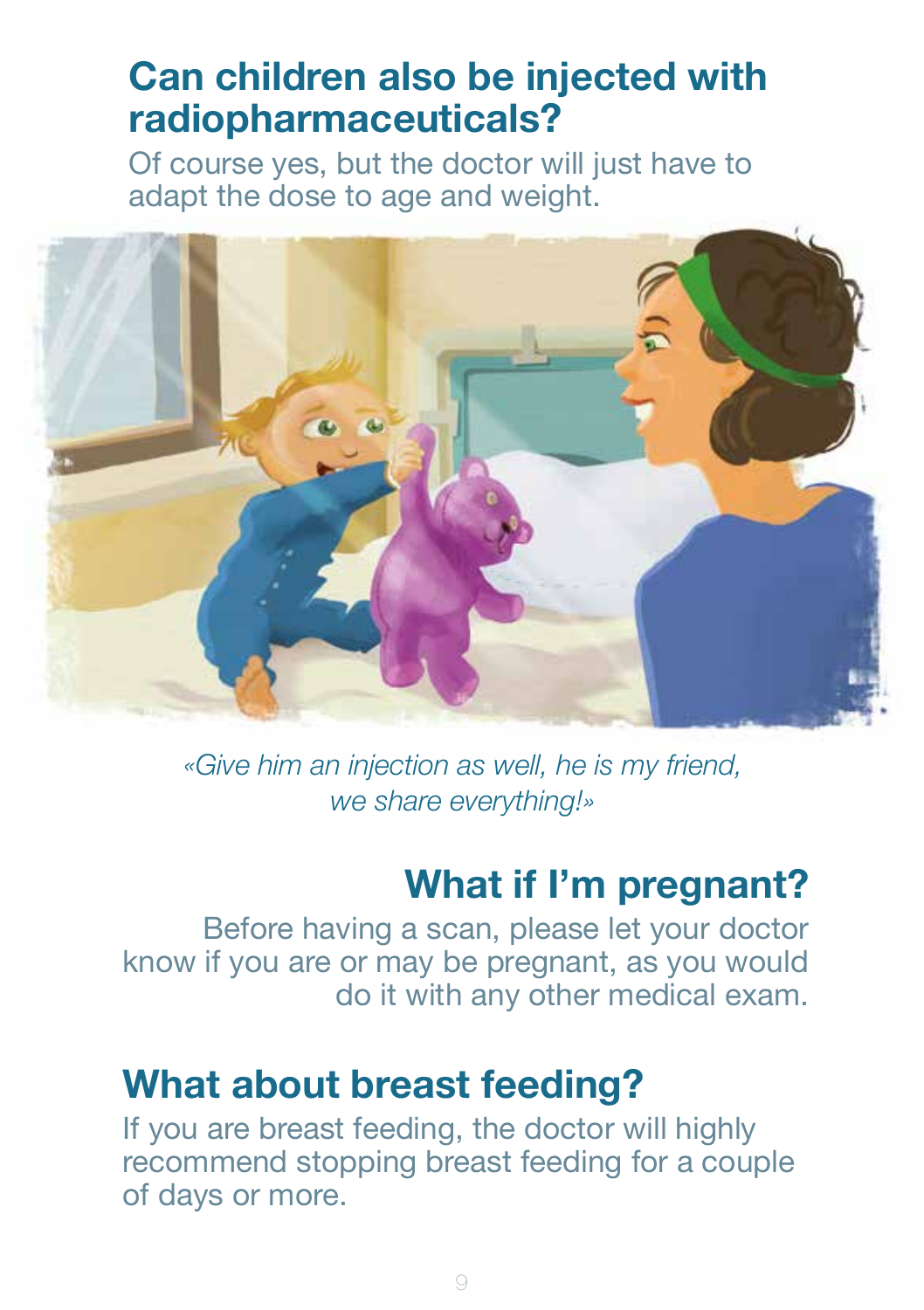

*from visiting Grandma at the Nuclear Medicine Department. No need to be alarmed, I am safe.»*

# **How long will I stay radioactive?**

Radioactivity fades quickly with time. Scientists say it decays. In nuclear medicine, physicians are using radioactive substances that decay very quickly and your radioactivity will disappear within one to a few days after injection. Nothing to do with these radioactive substances that decay over billions of years.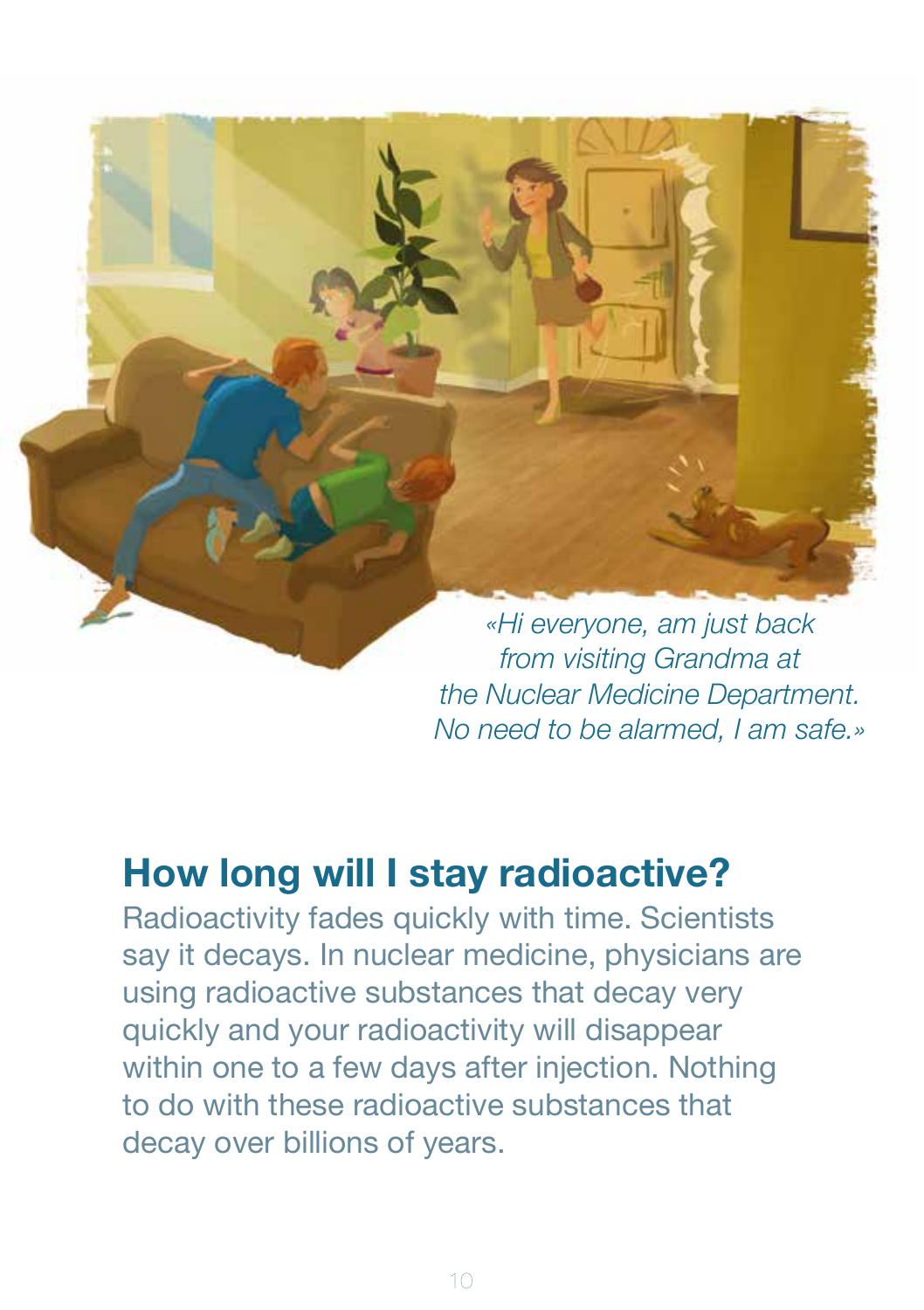# **Are there going to be long-term side effects from having a nuclear medicine scan for me and others?**

There should not be any side effects for you or your family, as the dose you are given is so low that it would be compare to the normal radiation level you are exposed to over an average month, from daily living.



*«No I'm not afraid about Grandpa being radioactive, I don't want him to repeat all the stories of his childhood...»*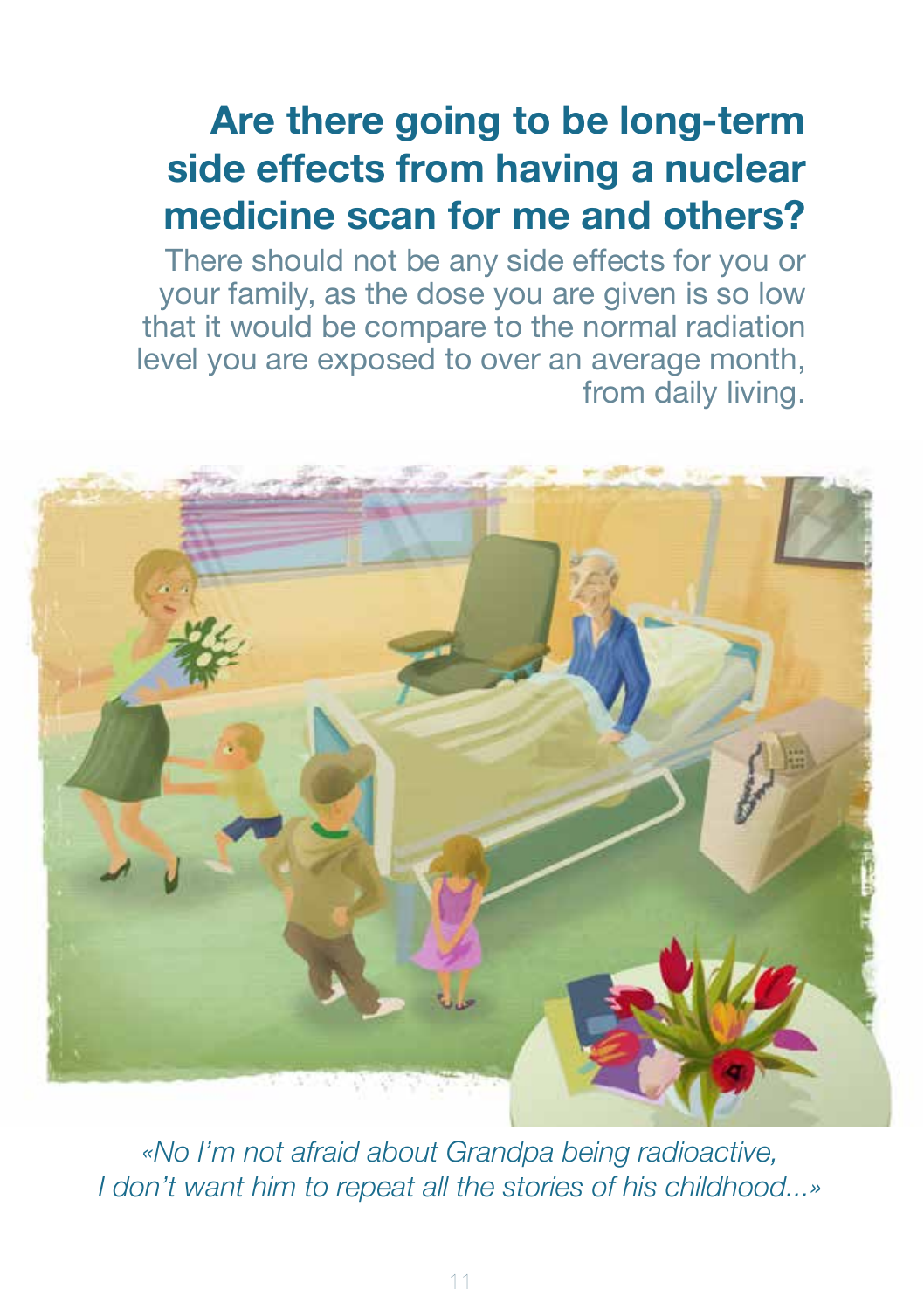# **If radioactivity is safe, why is nuclear medicine not used more widely?**

Nuclear Medicine, unlike other scans or tests provides information about the function of virtually every major organ, bone & tissue in the body.

For certain questions nuclear medicine provides the best answers but there are other techniques that are more appropriate in other cases, for example cardiac echo to see the borders of the heart chambers.



*«No, I assure you. It is not me that made these insects glow in the dark.»*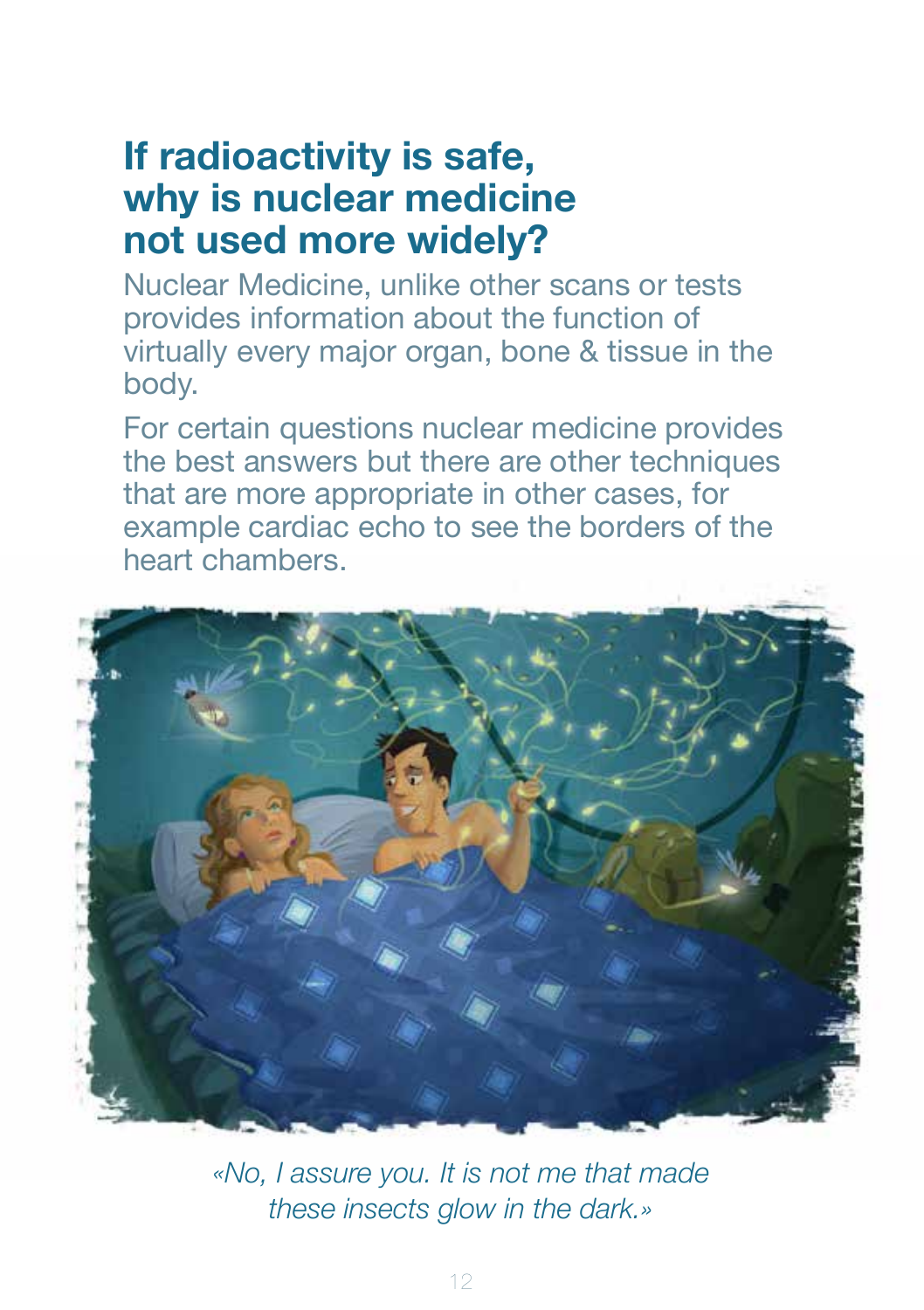

*«My dog has radiophobia, he chooses only non-radioactive trees.»*

#### **I prefer X-rays as there is no radioactivity!**

The general impression is that X-rays are safe, while radioactivity is not. X-rays are just another form of radiation. Nuclear Medicine scans are amongst the safest diagnostic imaging tests available. A nuclear medicine scan is as safe if not safer than an X-ray. The radiation in a NM scan is comparable to, or often less than that of a diagnostic X-ray.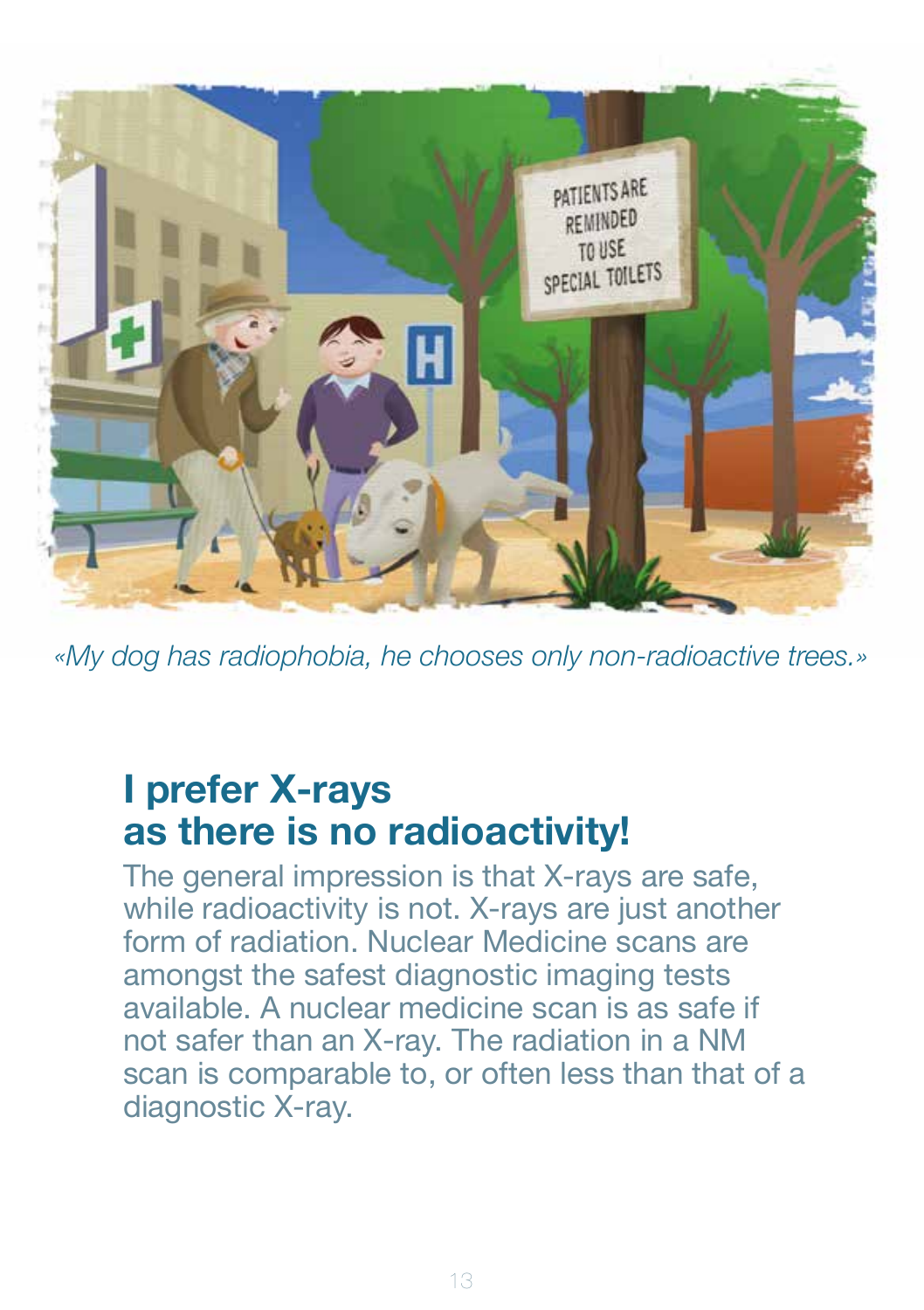

**If Nuclear Medicine is playing a key role in the current imaging revolution going on for new diagnostics, it remains a complex discipline to be explained to all stakeholders. Very few people are aware of all the workings of this technique. Moreover, even less know about the high potential of radiolabeled molecules in therapeutic applications, which may change the way of treating cancer patients in a very near future.**

**AIPES (Association of Imaging Producers & Equipment Suppliers), through its dedicated Working Group, has as a task to provide all relevant information regarding Nuclear Medicine and Molecular Imaging industry to all communities. This information must cover all aspects of Nuclear Medicine, in particular:**

- **the principle of radioactivity used in healthcare,**
- **the radiopharmaceutical tracers and drugs manufacturing,**
- **the imaging processing by explaining all different imaging techniques,**
- **the potential benefits of Nuclear Medicine for patients,**
- **the potential of this technology through the new research and development programs.**

**AIPES brings the major pharmaceutical laboratories in nuclear medicine together with the major producers of medical equipment for this area of medicine, both multinationals and local medium size companies. In addition to its role as provider of a forum for addressing specific radio-pharmaceutical issues and its role as an industrial partner to the European Association of Nuclear Medicine and any other European medical society that could help in the promotion of diagnostic imaging, AIPES has as its goal, to communicate to the public the medical potential and the latest technical developments in the field of nuclear medicine.**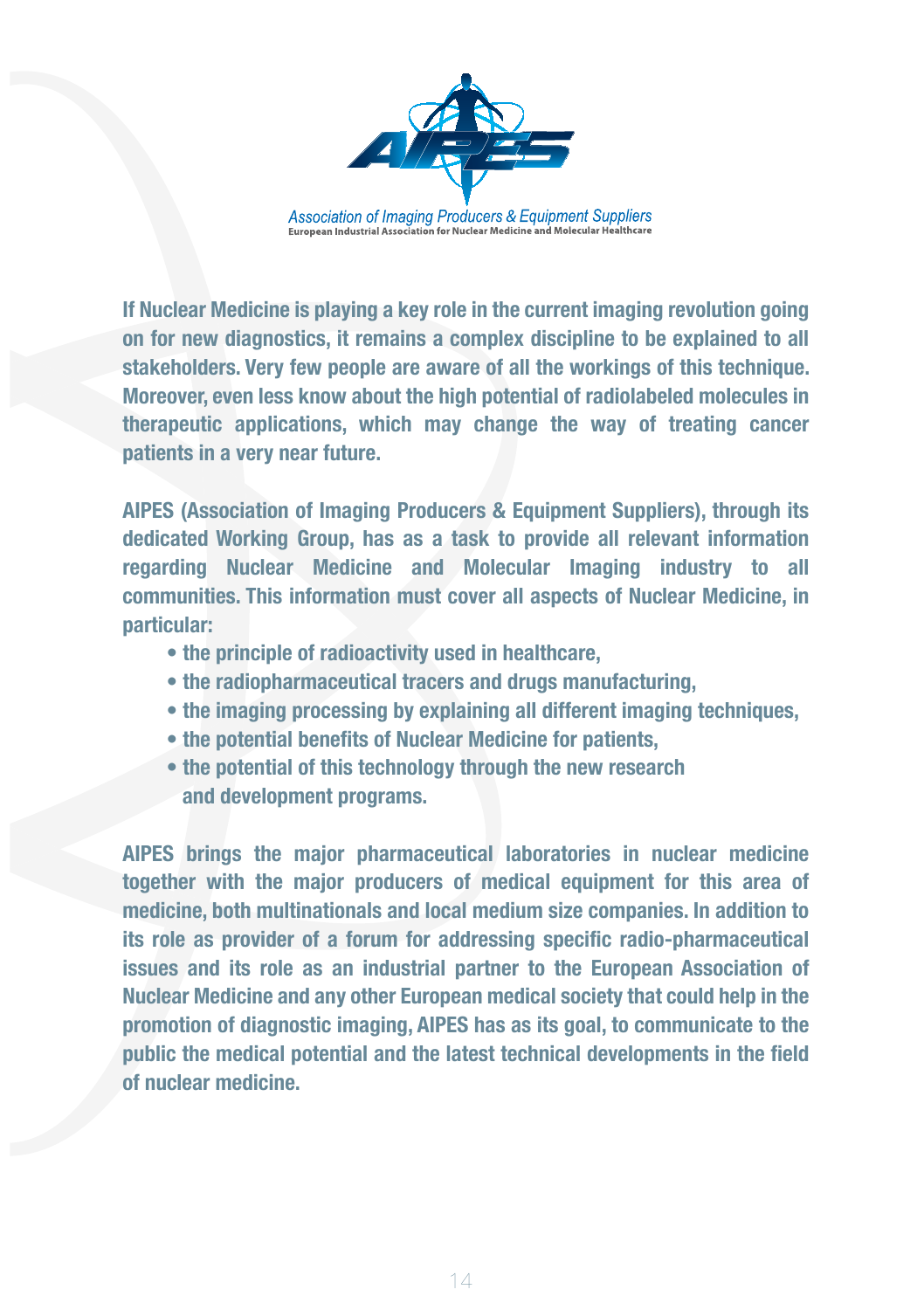An initiative of the Aipes Nuclear Medicine Awareness Working Group.



# **www.whatisnuclearmedicine.com**

All content © Aipes Illustrations by Simon Dupuis for Navalorama